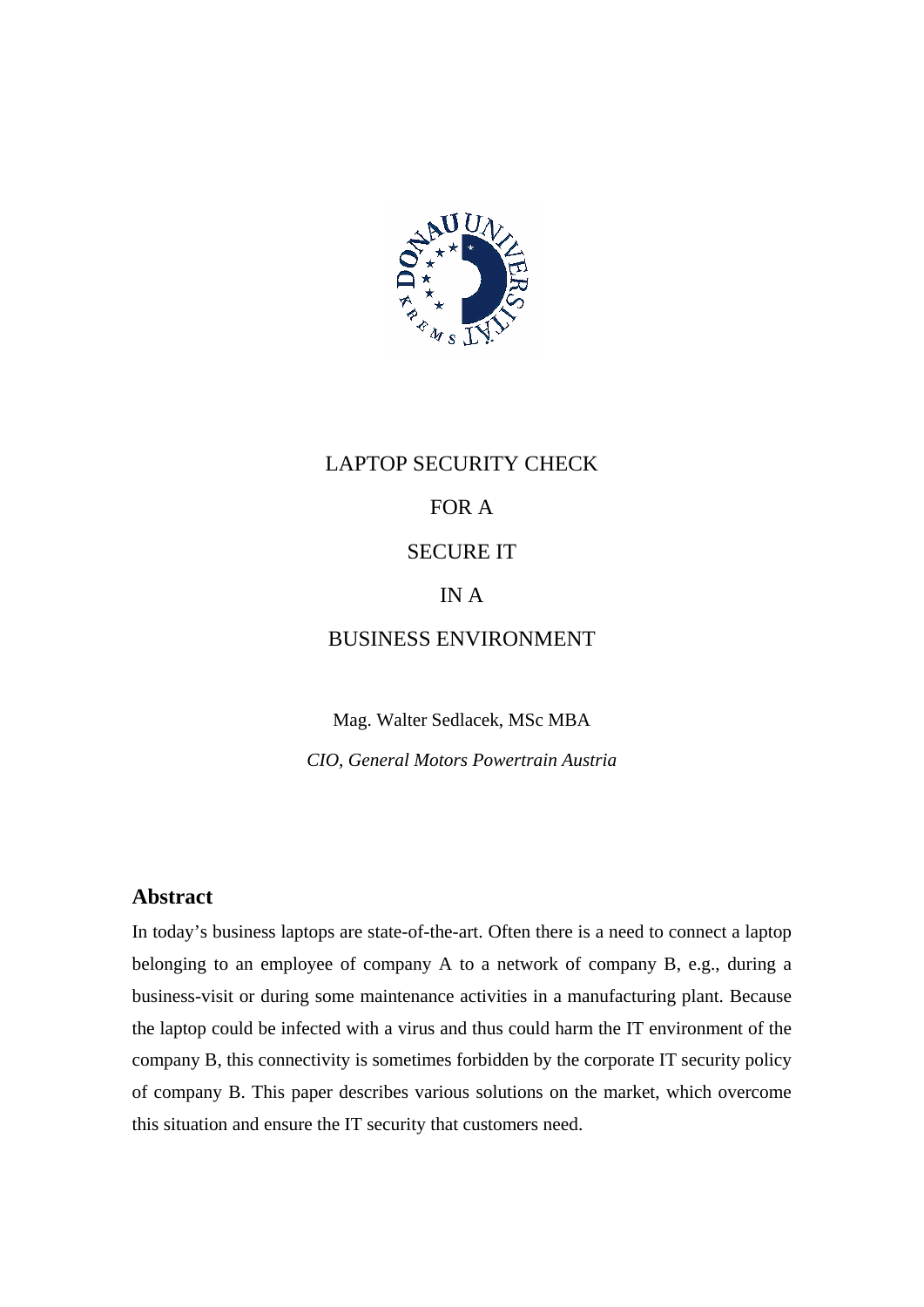# **Content**

| $\mathbf{2}$   |     |  |  |
|----------------|-----|--|--|
| 3 <sup>1</sup> |     |  |  |
|                | 3.1 |  |  |
|                | 3.2 |  |  |
|                | 3.3 |  |  |
|                | 3.4 |  |  |
| 4              |     |  |  |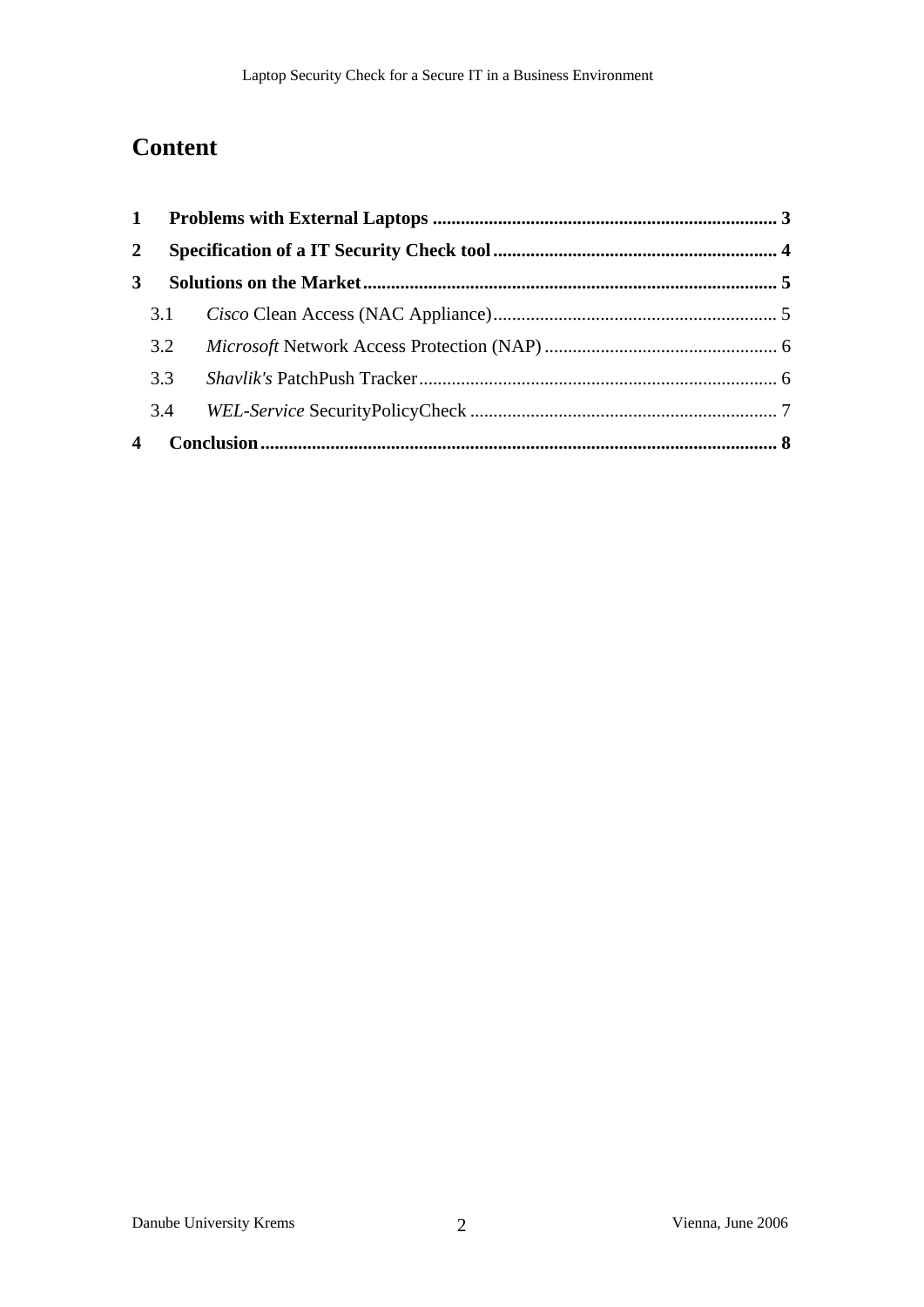# **1 Problems with External Laptops**

Most laptops run *Microsoft Windows* as an operating system, which has a high connectivity. Not only network support via TCP/IP over Ethernet is part of this operating system but many alternatives like Wireless Networks or USB also help the system to connect to various sources.

Running this multi-connection operating system without a proper security management is a high risk. Every month three million *Microsoft Windows* operating systems get infected by viruses, worms or other malicious code. The attacks are not only based on email attachments, simple network connections can also lead to unwanted effects.

In corporations IT security policies drive the IT protection for the internal PCs and laptops and enable to manage the risk of IT security issues.

Often there is a need to connect an external laptop, belonging to an employee of a different company to the corporate network, e.g., during a business-visit or during some maintenance activities in a manufacturing plant. This would disrupt the internal IT security policy and increase the risk of a vulnerability attack tremendously. On the other hand not connecting this external laptop might harm business relations or lead to higher maintenance costs.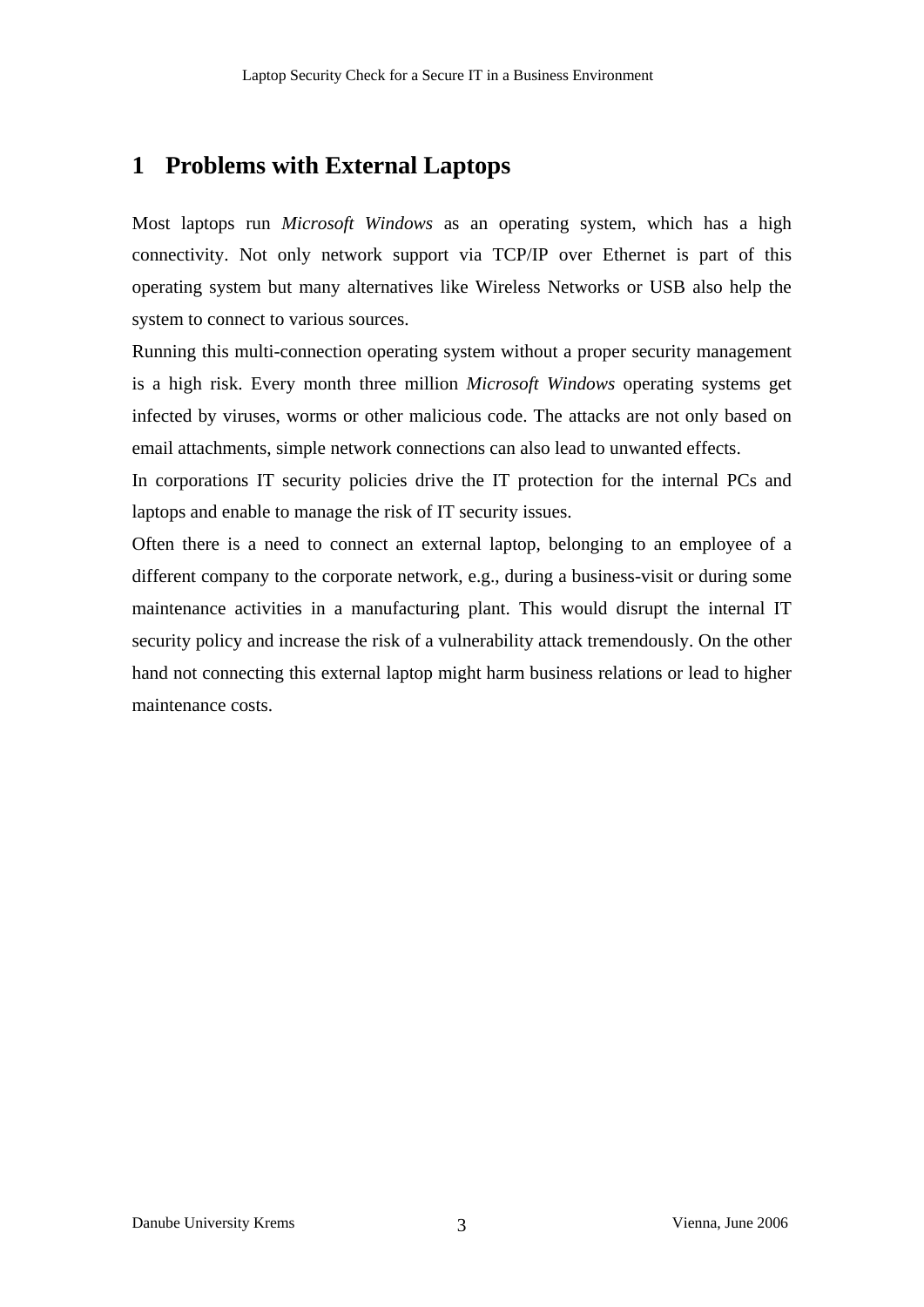# **2 Specification of a IT Security Check tool**

To reduce the risk of potential IT vulnerability the following prerequisites must be met for *Microsoft Windows* based systems:

- $\triangleright$  An Anti Virus System must be installed
- $\triangleright$  The latest Anti Virus Patterns must be loaded
- ¾ The latest Service Pack from *Microsoft* must be installed
- ¾ The latest Hotfixes from *Microsoft* must be installed

These prerequisites, which can be seen as the IT security policy, are agreed between all major software companies and independent IT security organizations like  $BSI<sup>1</sup>$ ,  $HEISEC<sup>2</sup>$  or  $CERT<sup>3</sup>$ .

The prerequisites should be audited on the laptop by an application within less than one second in order to avoid to high impact for the to the laptop owner.

The application needs to be loaded with the latest security information regarding Anti-Virus-Patterns and *Microsoft* Hotfixes. The IT security policy, which drives the behavior of the application, should be adjustable regarding the dates of the required latest Hotfixes or Anti-Virus-Patterns.

If the IT security policy is not met, e.g. the Anti Virus Patterns are older than required by the IT security policy; the application should indicate this in a simple, easy-tounderstand way.

<sup>1</sup> http://www.bsi.de

<sup>2</sup> http://www.heise.de/security/

<sup>3</sup> http://www.cert.org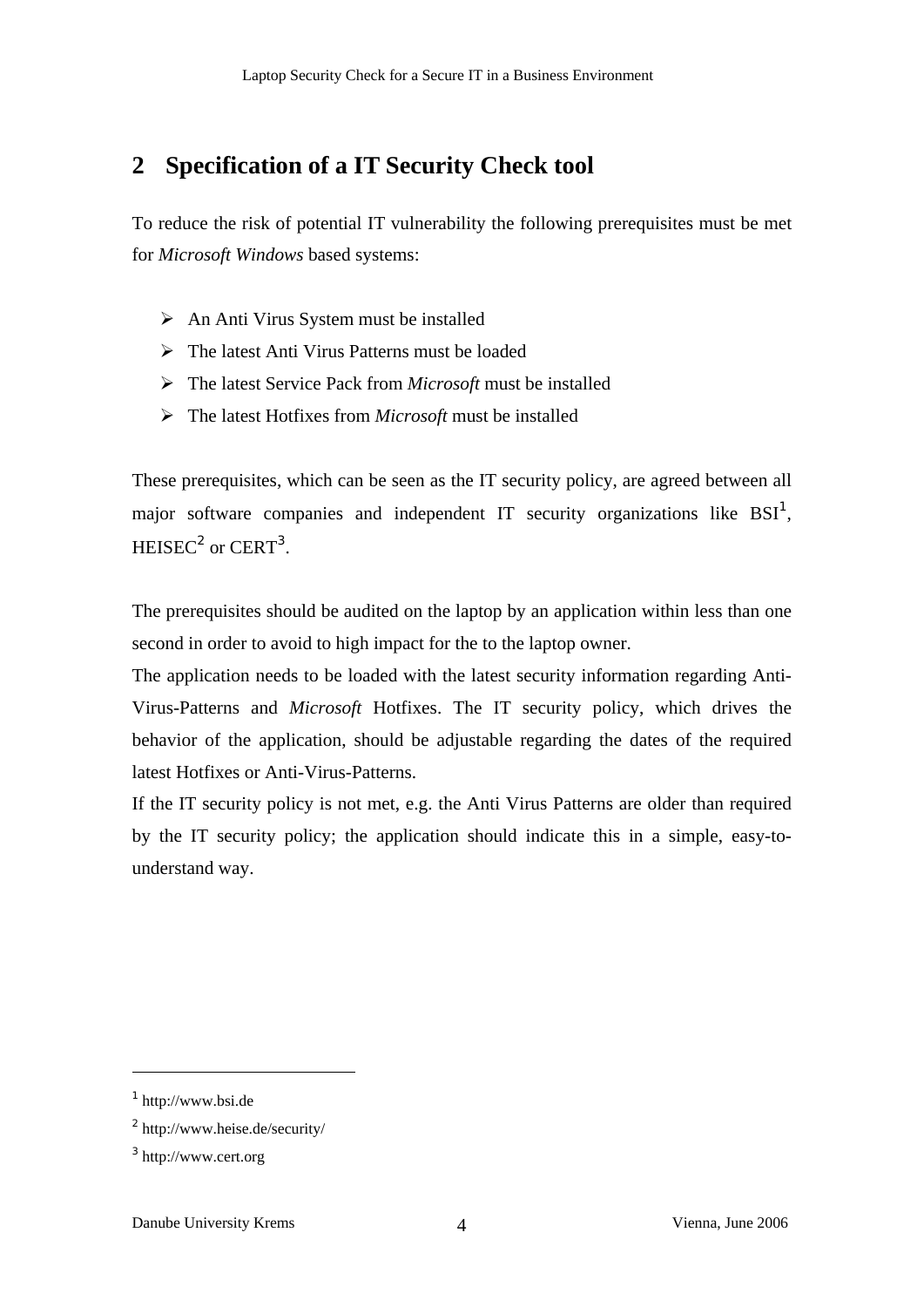# **3 Solutions on the Market**

There are many solutions on the market which meet the requirements mentioned above. Some are very highly sophisticated and need a special network architecture from a specific vendor. Others are simple and easy to use. Between these two extremes all kinds of solutions are available. The following sub-chapters give an overview of some representatives of the various solutions. The list is, of course, not complete.

## **3.1** *Cisco* **Clean Access (NAC Appliance)**

#### Description from vendor $4$

*Cisco* Clean Access (NAC Appliance) is an easily deployed Network Admission Control (NAC) product that allows network administrators to authenticate, authorize, evaluate, and remediate wired, wireless, and remote users and their machines prior to allowing users onto the network. It identifies whether machines are compliant with security policies and repairs these vulnerabilities before permitting access to the network. *Cisco* NAC Appliance integrates the tasks of authentication, posture assessment, and remediation into one package, making it suitable for organizations that prefer a comprehensive turnkey solution over an infrastructure-based solution.

#### Interpretation

This solution provides a very good interface to *Microsoft* products (all relevant operating systems are supported), but a 100% *Cisco* based environment is a prerequisite. If a company does not have a 100% *Cisco* based environment, this solution is not applicable.

<sup>4</sup> http://www.cisco.com/en/US/products/ps6128/index.html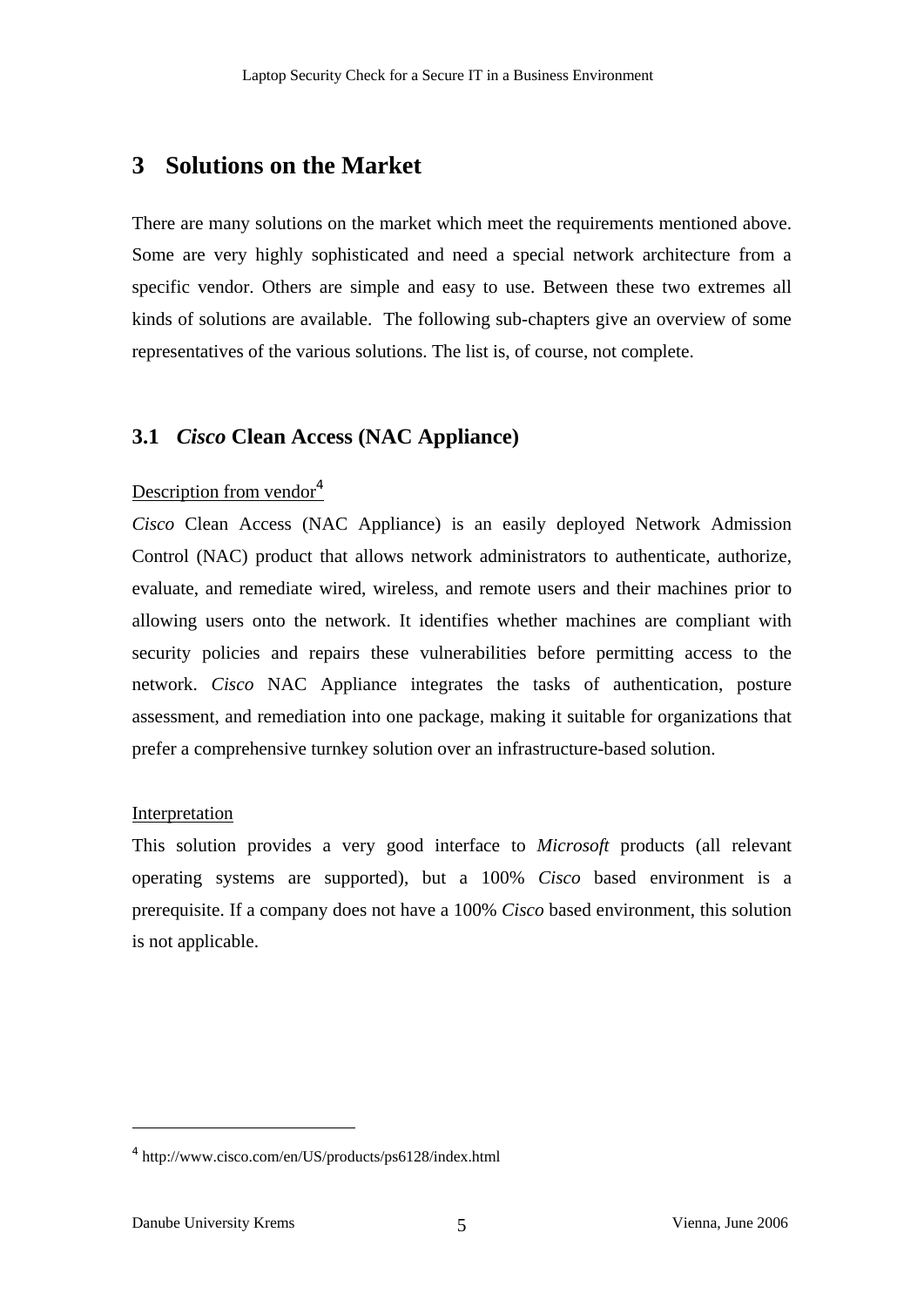## **3.2** *Microsoft* **Network Access Protection (NAP)**

### Description from vendor<sup>5</sup>

The Network Access Protection (NAP) platform is a computer health policy enforcement technology that provides system health validated access to private networks. The NAP platform provides an integrated way of detecting the health state of a network client that is attempting to connect to or communicate on a network and optionally isolating that network client until the health requirements have been met. To protect access to a network, a network infrastructure needs to provide the following areas of functionality: policy validation, ongoing compliance, network restriction, and remediation. The NAP platform provides enforcement for DHCP address configuration, VPN-based network connections, 802.1X authenticated connections, and IPSec-based communication. The NAP platform is an architecture through which policy validation, ongoing compliance, network restriction, and remediation can occur via additional components supplied by third-party software vendors or Microsoft.

#### Interpretation

This solution is not 100% ready and supports only *Microsoft* Windows XP SP2. Therefore it is of very limited use for grown and legacy environments.

## **3.3** *Shavlik's* **PatchPush Tracker**

#### Description from vendor<sup>6</sup>

Intuitive Patch Management interface allow to control which groups will be scanned, by what criteria and when, how patches are deployed and more. In minutes instant validation of patches can be received. Shavlik HFNetChkPro™ allow to work with patches in a variety of ways, including criticality, patch grouping, type of patch, annotation, machine grouping, machine and deployment templates and more. Pushing patches to clients is possible also. Supported platforms and products including Windows

<sup>5</sup> http://www.microsoft.com/technet/itsolutions/network/nap/naparch.mspx

<sup>6</sup> http://www.shavlik.com/hfnetchkpro.aspx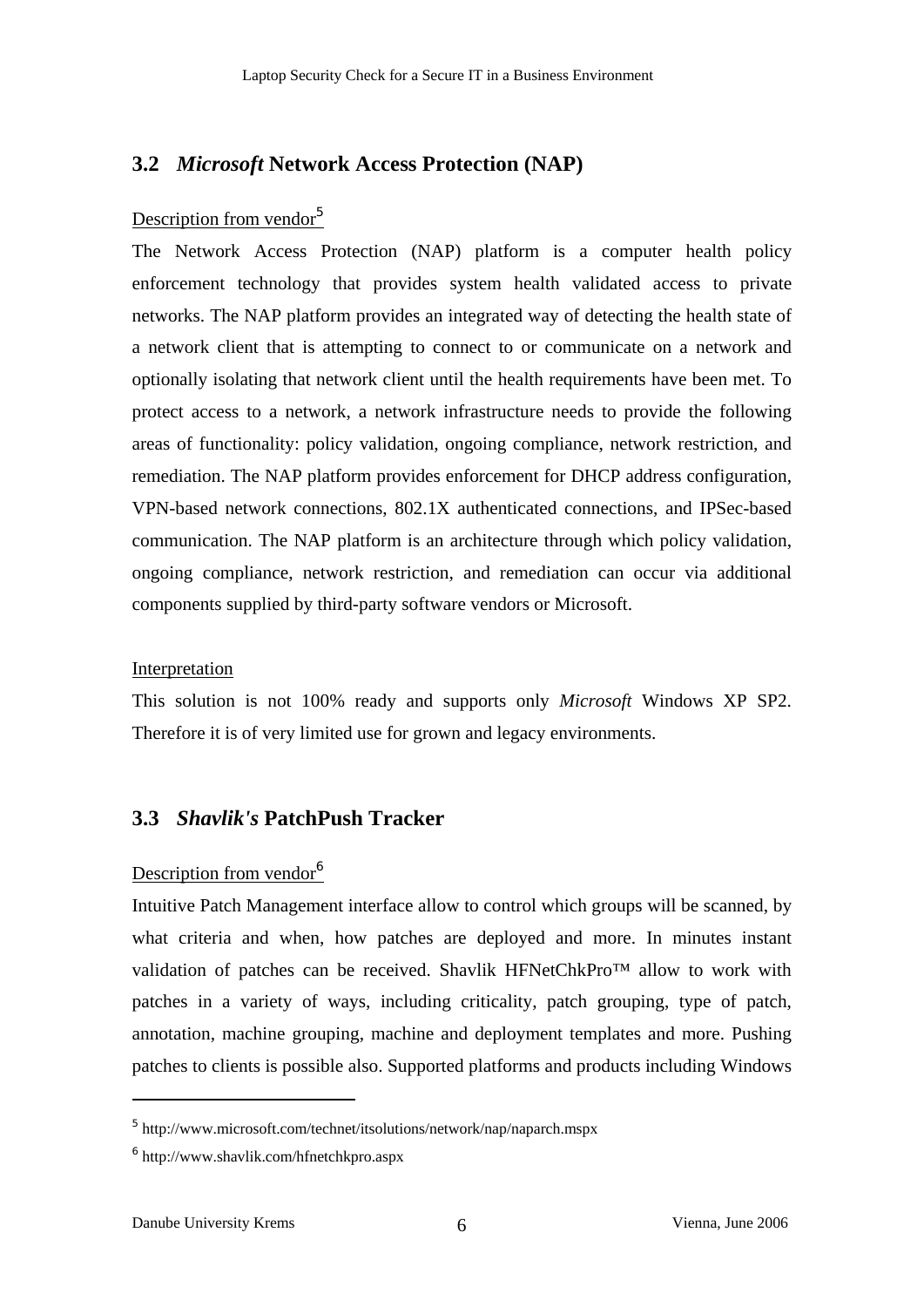NT, XP, 2000, Windows Server 2003, Exchange, SQL Server, Outlook, Microsoft Office, Java Virtual Machine, non-Microsoft product support such as WinZip, Apache and more.

#### **Interpretation**

This product shows a very high performance and enables patching of the investigated system. On the other hand, Anti Virus Systems can not be checked.

#### **3.4** *WEL-Service* **SecurityPolicyCheck**

#### Description from vendor $<sup>7</sup>$ </sup>

The SecurityPolicyCheck tool is loaded with the latest security information regarding Anti Virus Patterns and *Microsoft* Hotfixes. The IT security policy, which drives the behavior of the SecurityPolicyCheck tool, is fully customize-able, meaning the date of the required latest *Microsoft* Hotfix or Anti Virus Pattern is adjustable.

It is possible to implement the application, which audits the laptop, on an USB stick, a CD-ROM or a floppy disk. The application is start-able from the laptop, while being loaded on the external stick/CD/floppy. If the IT security policy is not met then the SecurityPolicyCheck tool will visually indicate this with a red banner in the application. A command-line version can be used in e.g. log-on scripts or as ActiveX within websites.

#### Interpretation:

This is a very small application, which consists of only one executable with less than 800 Kbytes. It meets all requirements and it is a low-cost solution to minimize IT security risks. For heterogeneous environments it is a very good solution, because it is inexpensive and simple to use.

<sup>&</sup>lt;sup>7</sup> From an interview with the owner of the company in June 2006.